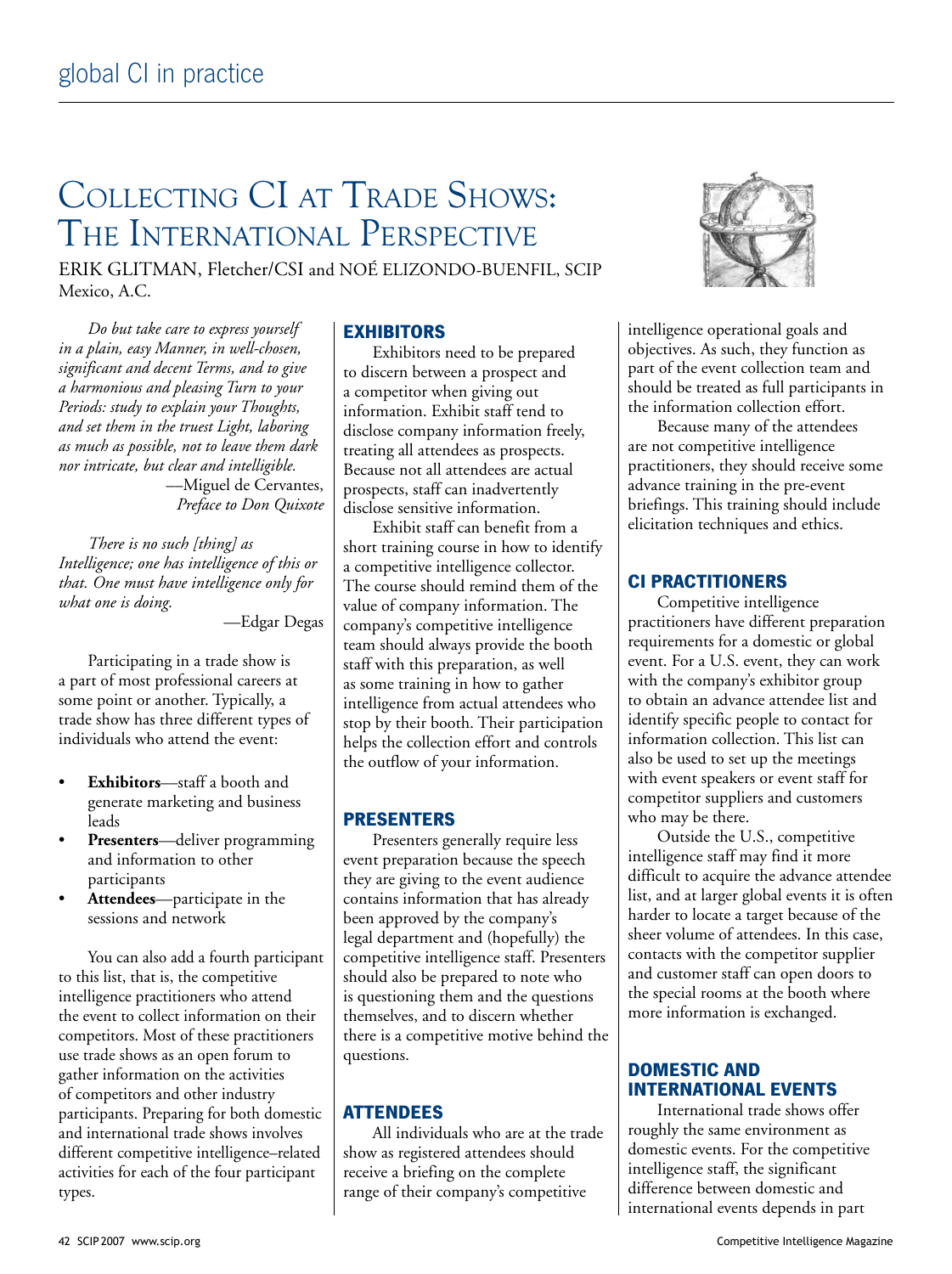on the country of the participant (competitive intelligence, presenter, attendee, and booth staffer). One of the key differences between a domestic and international trade show is the participants' openness to conversation and information collection.

Although event size is a factor as well, any trade show outside your home territory brings with it a cultural difference that transcends the size of the event. With an international trade show, language also becomes a significant issue—if you are in a different country with a different language, for example, or if the trade show attracts attendees internationally. English is now the common language of most international business, but not all trade show attendees will have similar command of the language.

A significant difference between U.S. and non-U.S. trade shows has to do with the basic purpose of the event itself. U.S. events are often structured around education and sales. The education part comes through the presentations while the sales part comes from the activities on the display floor. Outside the U.S., the events take on more of a public relations and networking flavor. The public relations part comes from the presentations by an exhibitor's top management, and the networking part comes from the activity at the exhibitor booths.

Collecting competitive intelligence at a U.S. (and Canadian) trade show is often complicated by an awareness of CI that leads to a strong counter-CI culture, which consequently makes any conversations between participants more guarded. Approaching a booth or presenter at a U.S. trade show often requires first disclosing your interest and affiliation before any information, including brochures and display items, are exchanged. This tactic makes it more difficult to open up a dialogue with the potential information source and have them provide real insight. But once the conversation clears the first acceptance hurdle, the amount

of exchanged information opens up significantly. This situation is in large part due to U.S. shows intended as a venue for on-site sales.

Outside the U.S., the networking emphasis of the trade shows creates a greater openness to the initial approach at the exhibitor booth. Most of the valuable information is not available at the front of the booth, but rather is divulged in the private conversations held in a private room in the back of the booth. Back room access is generally by invitation only. Not all events or booths will have a back room; some will use a private off-floor office or hotel hospitality suite. In either case, this is the location where true information exchange happens and entry is by invitation only.

It is possible to work around the inherent limitations of collecting data in both environments by using a variety of open and ethical tactics. In the U.S., it is generally considered unethical to hide your identity and employer, so this option will not be discussed here. Outside the U.S., different ethics are often used.

# **U.S. Trade Shows**

At the U.S. trade shows, the key hurdle is in becoming validated as a sales prospect. Because most competitive intelligence efforts do not involve a sale, pretending to be a prospect crosses ethical lines. Some data can be collected before being validated as prospect.

To effectively collect information on the trade floor, visit the booth over the course of several hours or even days, with each visit targeting specific data points and different staff members. If you have a competitive intelligence collection team, then these visits are even more effective. You can assign each team member a different point to collect, building on what each has learned in prior visits.

Besides the exhibit floor, you have an opportunity to collect information

from the presentations that are part of the educational aspect of the U.S. trade show. During these events, the collection process has two functions. The first is to listen to the presentation itself and ask questions at the end. The second is to listen to the questions and answers posed by other attendees after the presentation is over. Often, these after-the-presentation questions provide more information on the topic than the presentation itself.

Other locations to collect useful information at the U.S. trade shows include any poster presentations (most often found at medical events) or through the open invitation industry working-group events held after hours. In both cases, the amount of scrutiny you receive is less than at the actual booth and the participants are usually more open to talk.

#### **Non-U.S. Trade Shows**

At the non-U.S. trade show, the complication is in obtaining the information that is distributed during networking. Because these events are less focused on sales and more on reestablishing relationships (many of which are years old), it is harder to move into the closed network where information is exchanged. Furthermore, because most of the networking occurs in the private rooms (often accompanied with beverages and snacks), it is harder to "listen in" by being around the booth.

In these events, it is still possible to use the multiple collector approach at the booth. Do not be misled, however, by the apparent openness of the booth staff. Often, they provide only a limited amount of information before they bring into the conversation more senior persons who actually have the core knowledge. Usually, the senior people will quickly asses your position and determine whether or not you should receive the information you seek. As this

*continued on page 51*